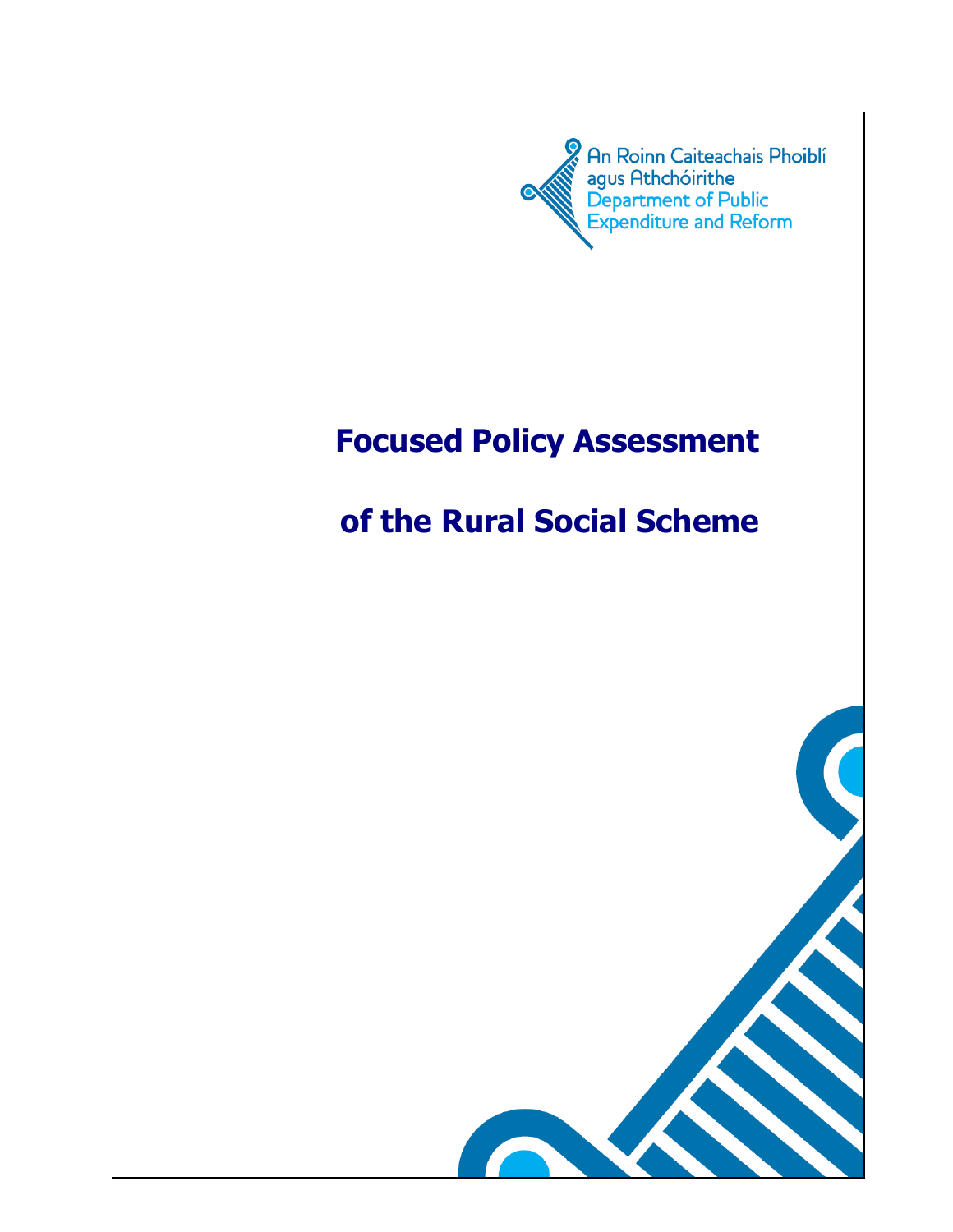## **Central Expenditure Evaluation Series CEEU- 1/2014**

### **January 2014**

#### **Summary**

The Rural Social Scheme (RSS) is a relatively new income support Scheme, introduced just over a decade ago at the height of Ireland's economic performance and at a time of record employment levels. It has the following policy objectives:

- 1. to provide income support to qualifying farmers and those involved in the fisheries sector;
- 2. to harness available skills at a local level; and
- 3. to free up Community Employment places.

Established as a niche supplementary income support scheme to provide additional payments for a relatively small number of farmers and fishermen - who were already in receipt of other income support payments - in return for carrying out community-based work, the number of participants is capped at 2,600. There are currently just over 2,500 participants who receive payments ranging from €208 to just over €570 per week - with the median payment being approximately €275 - depending on each individual's income levels and family circumstances.

Expenditure on the Scheme was €45m in 2013, but, because RSS participants would qualify for other social protection supports if there was no RSS, it is the cost of the RSS over and above these other entitlements that is relevant – an analysis done by the Comptroller and Auditor General in 2010 suggests that the additional cost of the RSS may be in the order of €22m per year; DSP considers that it is between €6m and €10m.

When the Scheme was introduced, participation was to have been capped at one year, however, more than 60% of current participants have been on the Scheme for more than 6 years, and 82% have been on the Scheme for more than 3 years. Figures show that the level of churn each year, i.e. the amount of people who enter and leave the Scheme, is between 5% and 10% per annum. In 2012, just over 80% (or 2,085) of participants were men; and just over 70% (or 1,852) of participants were aged 50 and over.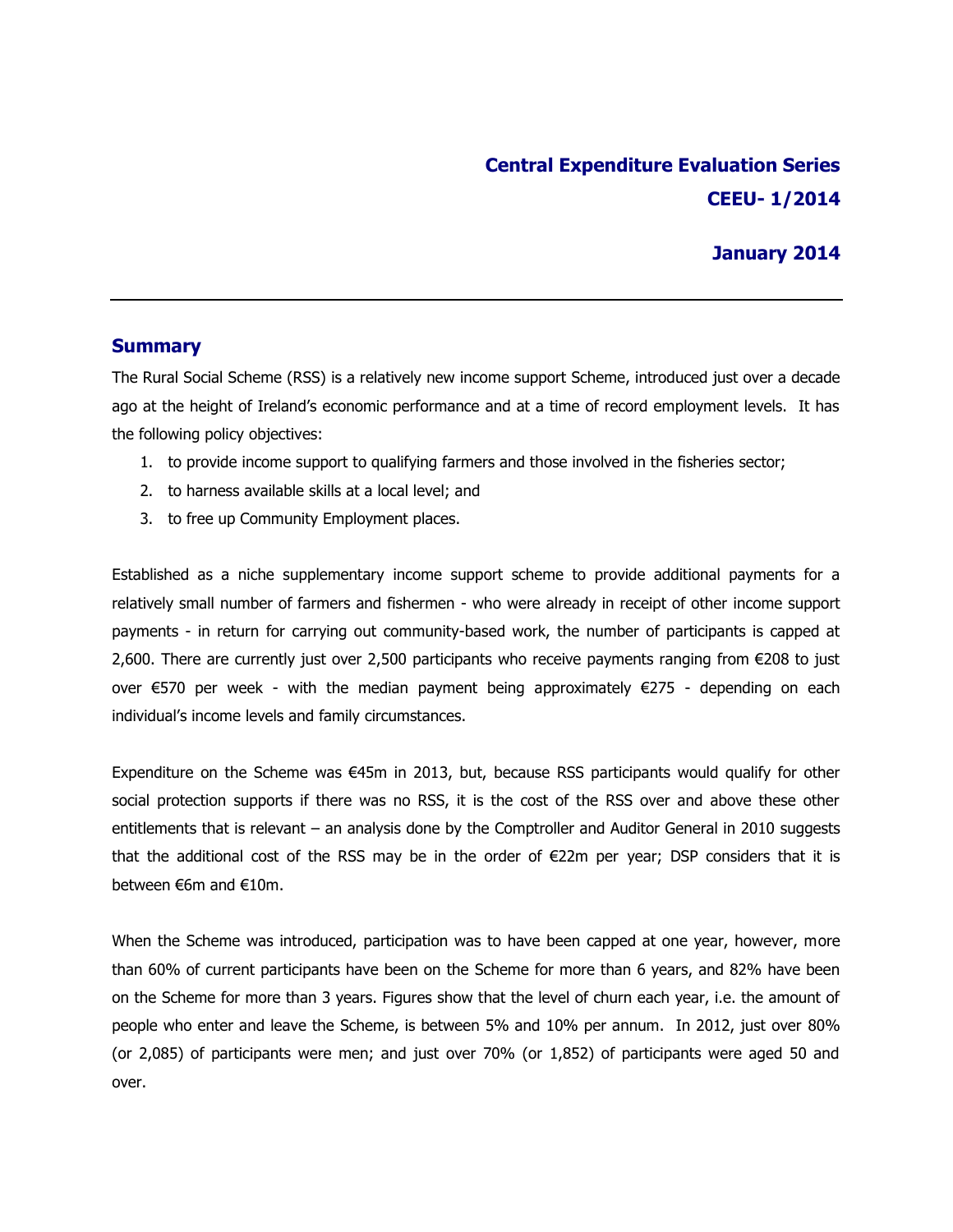The Scheme provides an income support to people in rural occupations – typically operating small farm holdings or small fishing vessels – that are economically unsustainable, in the broader context of social cohesion. It is not designed as an employment activation scheme and was not set up to help people into sustainable employment. This may not be in participants' best interests in the long-term, and it is out of of line with current Government policy which is focused on integrating income support schemes with activation.

In light of this, the paper proposes that future decisions on the funding and structure of the Scheme should be informed by the reform of other income and employment support schemes, which reflect recognition of the need for a back-to-work component. Regarding its other objectives, including social cohesion, these need to be clarified and set against broader high level policy objectives in this area. Moreover, there needs to be performance targets linked to these objectives and a clear way to measure outcomes.

This Focused Policy Assessment has been carried out by the Department of Public Expenditure & Reform's Central Expenditure Evaluation Unit (CEEU), which is a part of the Irish Government Economic & Evaluation Service, in accordance with the provisions of the Public Spending Code. It does not necessarily reflect the policy position of the Department, the Minister for Public Expenditure & Reform or the Government.

Further information on the Public Spending Code is available at [http://publicspendingcode.per.gov.ie](http://publicspendingcode.per.gov.ie/)



CENTRAL EXPENDITURE EVALUATION UNIT Irish Government Economic and Evaluation Service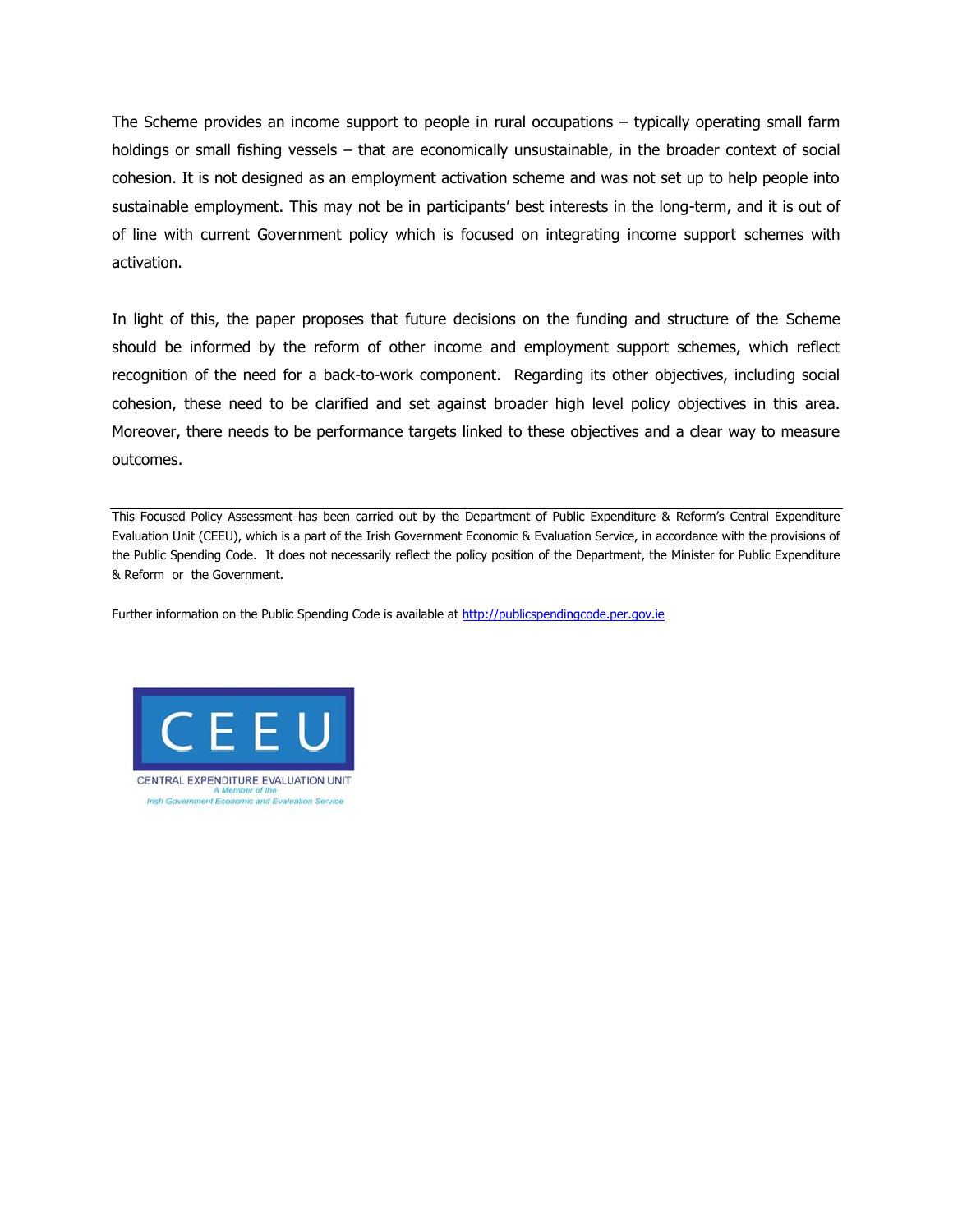#### **1. Background to the RSS**

#### **1.1 How Does It Work?**

Announced as part of Budget 2004, the Rural Social Scheme was rolled out nationally in three phases in May, July and September 2004 by the Department of Community, Rural and Gaeltacht Affairs. Responsibility for it now resides with the Department of Social Protection, although it is run locally by 35 local development companies (LDCs) and by Údarás na Gaeltachta in the Gaeltacht areas. People applying to enter the RSS provide documentary proof of occupation and existing welfare income to the LDCs, which is certified by the local or branch office of the Department of Social Protection. Once accepted into the Scheme, each participant must work for 19.5 hours per week in the delivery of local services.

The RSS is essentially an alternative income support scheme for farmers and fishermen who are underemployed in their primary occupation. To qualify, participants must:

- Be farming or fishing as a primary activity; and
- Have an income level from this activity that qualifies them for one of the following social protection supports: Jobseekers' Allowance/Benefit, Farm/Fish Assist, One-Parent Family Allowance, Disability Allowance, Widow's, Widower's or Surviving Civil Partner's Contributory/Non-Contributory Pension, or qualified adult on a State Non-Contributory Pension.

In return:

- there is a guaranteed minimum income of  $\epsilon$ 208 per week (which is  $\epsilon$ 20 above the maximum rate of the other social protection schemes it replaces);
- income from other activity is wholly discounted;
- payments can be over €550 per week (depending on circumstances, including number of dependents);
- Class 'A' PRSI contributions are paid in respect of all participants; and
- spouse and children can carry out the community-based work on behalf of the Scheme participants.

The combination of all of these features makes the RSS generous compared with other employment and income support schemes.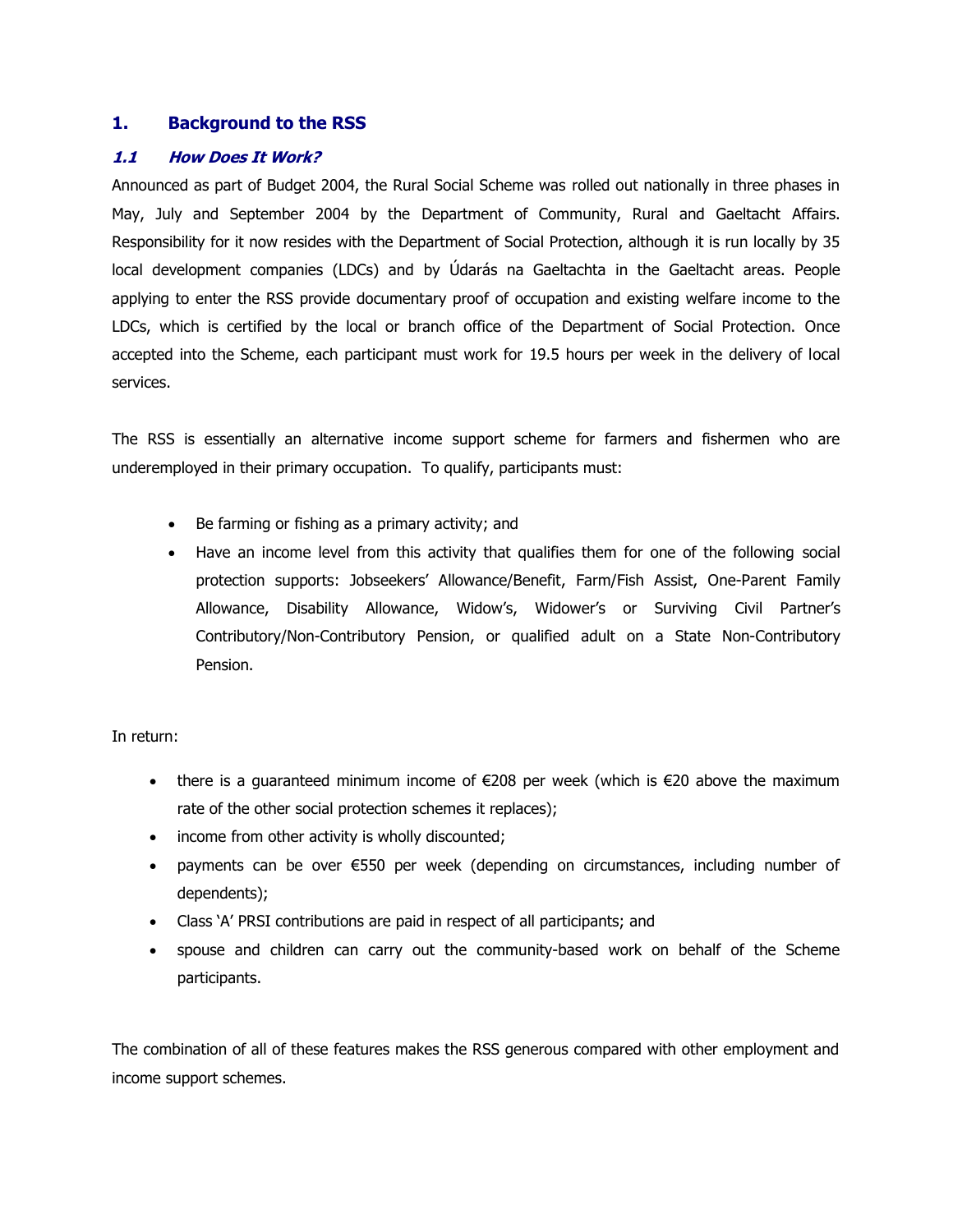**Example:** A farmer on Farm Assist, with a dependant adult and three dependent children, and with weekly means assessed at €92. Under Farm Assist this farmer is entitled to **€310.20 per week;** under the RSS the same farmer is entitled to **€422.20 per week,** which is an additional €112 per week. Because other income, and means generally, is not taken into account for RSS (whereas it is for Farm Assist and the other qualifying income supports) it is a much more generous and attractive Scheme for those with higher income from their primary activity. Note – new entrants to the Scheme from 17/9/12 have payment rates aligned to those of the Community Employment Scheme. The minimum weekly rate of payment remains unchanged at €208.

*Note: This is the example given on the DSP website to demonstrate how the means test is applied.* [http://www.welfare.ie/en/Pages/4369\\_What-is-the-means-test.aspx](http://www.welfare.ie/en/Pages/4369_What-is-the-means-test.aspx)

#### **1.2 How Much Does it Cost?**

 $\overline{\phantom{a}}$ 

Table 1 shows that the Scheme cost €45m in 2013. Expenditure peaked in 2009, at €48.3m, but has fallen back marginally over the last number of years in light of the across-the-board reductions in social welfare rates. Of course, because RSS participants would qualify for other social protection supports if there was no RSS, it is the cost of the RSS over and above these other entitlements that is relevant: in 2010 the Comptroller and Auditor General suggested that this is about  $50\%$ ,<sup>1</sup> indicating that the additional cost of the RSS may be in the order of €22m per year. The Department of Social Protection considers this an over estimation and suggests the additional cost is closer to  $E10m$ .

<sup>&</sup>lt;sup>1</sup> Report of the Comptroller and Auditor General (2010) Volume 2, Chapter 40 Rural Social RSS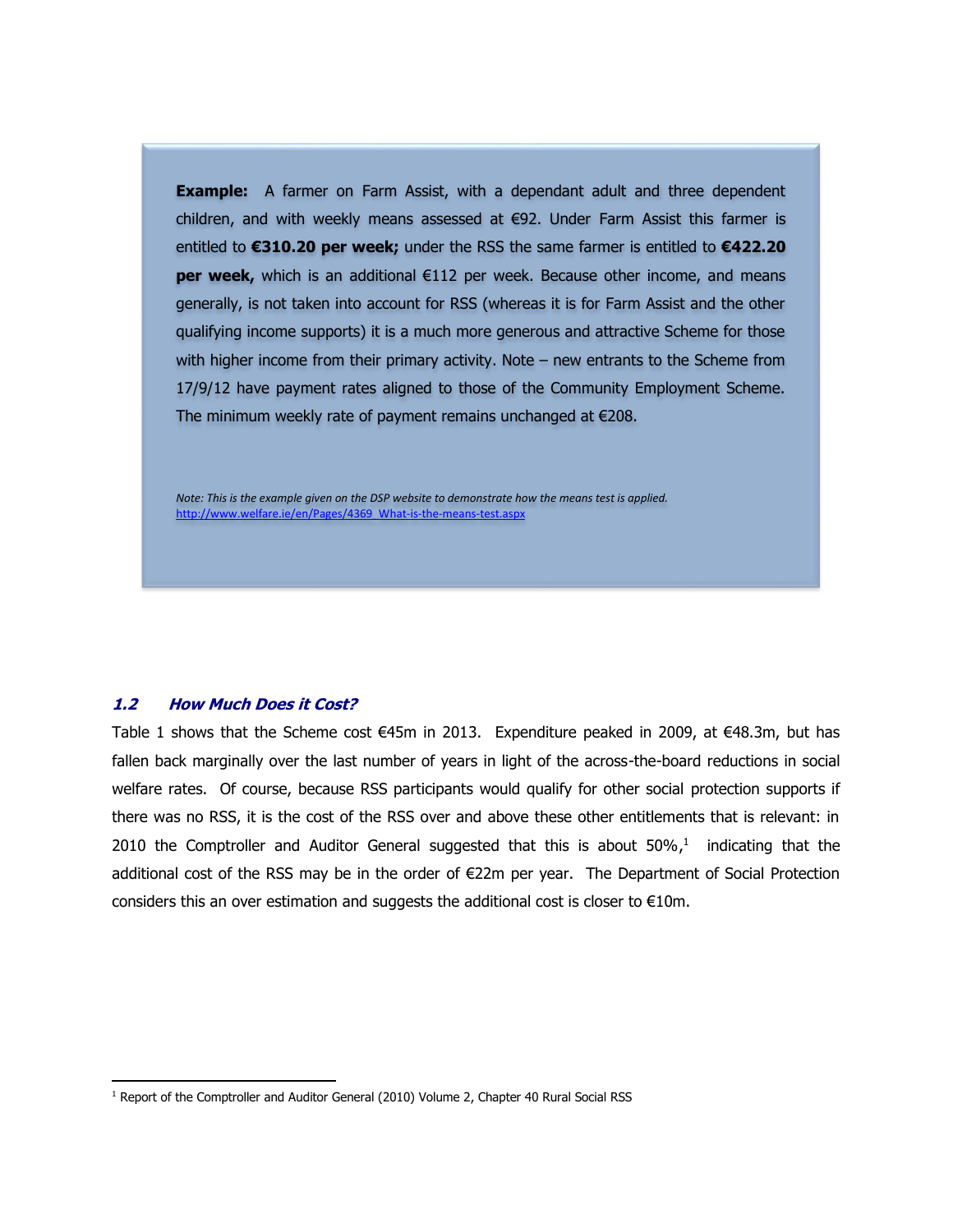| Table 1: Expenditure on the Rural Social Scheme 2007 - 2013 |        |
|-------------------------------------------------------------|--------|
| Year                                                        | € '000 |
|                                                             |        |
| 2005                                                        | 25,464 |
| 2006                                                        | 43,332 |
| 2007                                                        | 48,625 |
| 2008                                                        | 49,316 |
| 2009                                                        | 48,356 |
| 2010                                                        | 46,021 |
| 2011                                                        | 45,150 |
| 2012                                                        | 45,242 |
| 2013                                                        | 45,000 |

Sources: Revised Estimates for Public Service

#### **Number and Type of Participants**

Department of Social Protection data shows that in 2012 there were 2,591 participants of the RSS, with just over 140 new entrants and just under 140 exits in the year. Within the overall numbers, the data for 2012 also shows that 80% (or 2,085) of participants were men and 20% (or 506) women. Just over 70% (or 1,852) of participants in 2012 were aged 50 and over; 6.5% (or 172) were aged under 40. So there is clearly both a gender discrepancy (perhaps not surprising given the nature of the employment sector targeted) and an age discrepancy.

### **2. Rationale and Relevance**

#### **2.1 What is the Purpose of RSS?**

The RSS was essentially set up as a support scheme targeted at up to 2,600 farmers and fishermen who in return for some community-based work would receive financial payments from the State. In practice, it involves moving a relatively small number of people off existing social protection payments and Community Employment Schemes and giving them some extra income support payments.

The objectives of the Scheme, as set out in the memorandum for Government which proposed the establishment of the Scheme, are to address:

- Provision of certain services of benefit to rural communities by harnessing the skills and talents available among low income farmers and fishermen.
- Income support needs to low income farmers and fishermen who are in receipt of specified, primarily, long-term social protection payments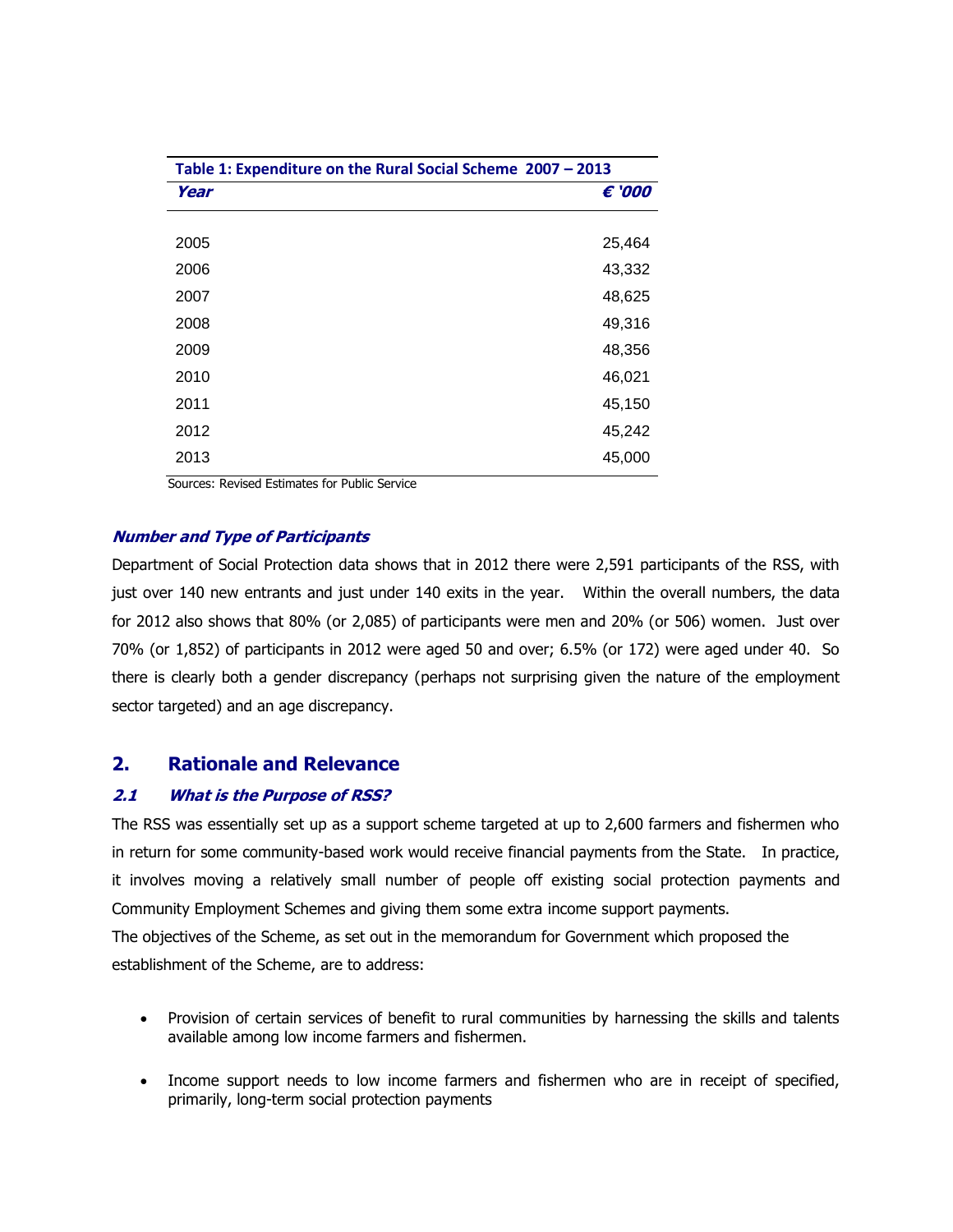• The freeing up of Community Employment (CE) places currently held by such persons for others wishing to avail of training leading to employment in the open labour market.

It is not designed to encourage people back to work or to get new skills – in fact when it was launched it was made explicit that the RSS would not be a training scheme, it is not time limited and participants generally do not move off the Scheme once they join. It does provide for participants doing some work in the community – such as village and countryside enhancement projects – and to that extent there is a social value. The Scheme also facilitates improved social inclusion for its participants, many of whom may be living in relative isolation. That the number of participants allowed at any one time is capped is a necessary cost control measure for schemes such as this with negligible exit levels.

In effect, the Scheme provides an income support to people in rural occupations – typically operating small farm holdings or small fishing vessels – that are economically unsustainable, in the broader context of social cohesion.

Section 2.3 will set out the changes to the rural employment context that have taken place since the Scheme was established, in order to better inform a view as to whether a Scheme such as the RSS is in fact in the long term interest of participants.

#### **2.2 Does it Still Make Sense?**

It should always be borne in mind that some policy interventions are necessarily of their time and that circumstances can change that mean that the intervention is no longer relevant or nor longer effective.

The sharp rise in unemployment since 2007 has necessitated an overhaul of the State's labour market activation policies, with a sharp focus on how the State engages with and supports the unemployed to get back into the workforce. Reflecting this, the Department of Social Protection's Statement of Strategy 2011 to 2014 proposes that:

'**income supports must be integrated with activation measures**, i.e. a range of supports and policies with the objective of assisting social protection recipients to improve their life chances by facilitating access to employment, work experience, education and training.'

In this context it is noteworthy that the 2011 Comprehensive Review of Expenditure found that Schemes like the RSS were very poor at helping people back to work, into more permanent and non-subsidised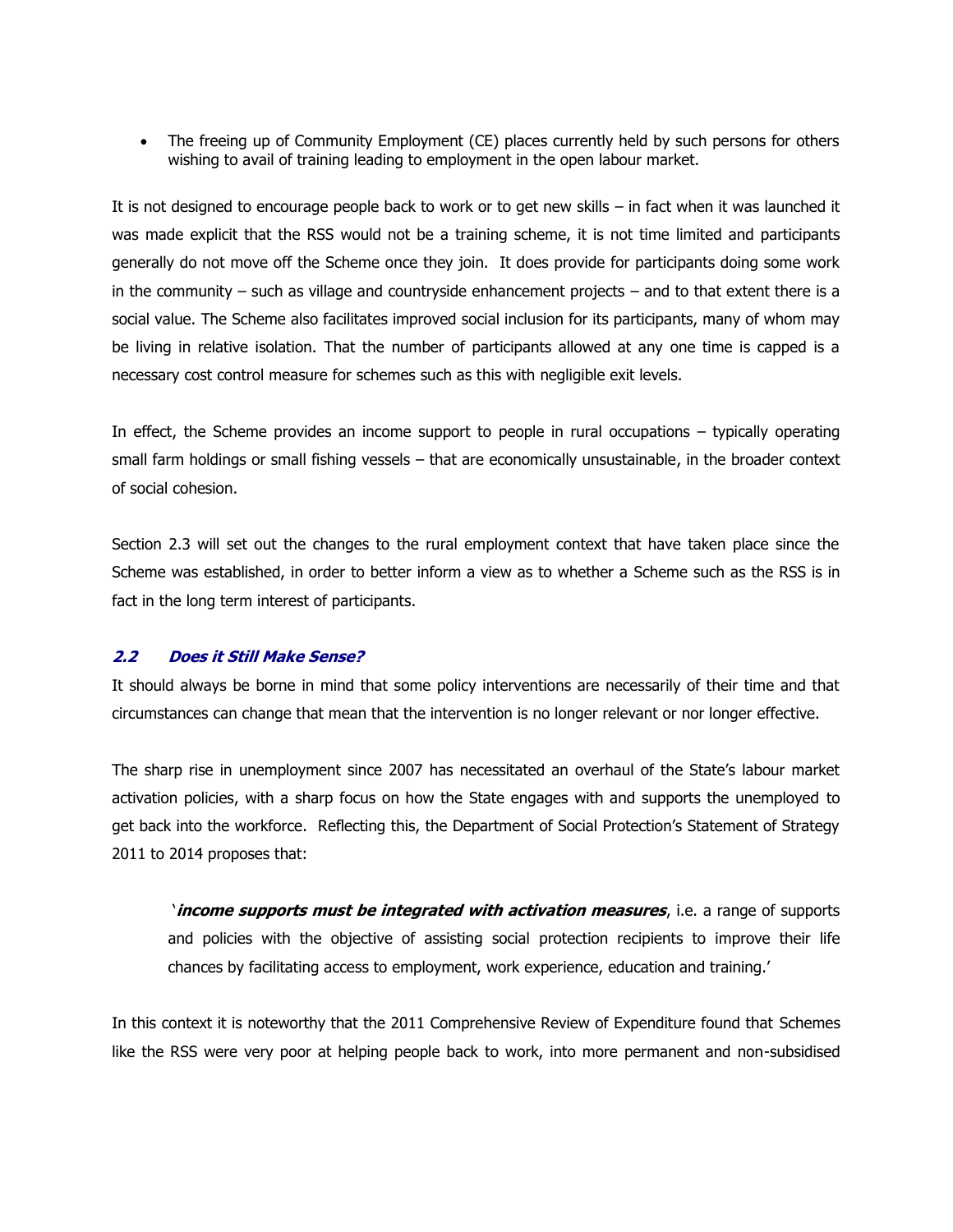employment.<sup>2</sup> Drawing on international evidence about what works in terms of government programmes to address unemployment, the Review concluded that such direct job support schemes (i.e. schemes that occupy people in ad hoc activities rather than seeking to move them into actual jobs in the economy) were rarely effective, in contrast to research showing that classroom and on the job training had much more favourable impacts in the medium-term.

Of course, the RSS was never about improving the employability of participants; it was never designed to help people develop new skills or attain new qualifications. It was and remains, simply, about providing people who were underemployed in their primary activity (farming and fishing) with additional income support payments for carrying out some work in the community. So while it is not fair necessarily to evaluate the RSS as a labour market activation intervention (i.e. a back-to-work scheme), it is reasonable to consider the RSS in the broader context of labour market developments since it was introduced in 2005 and to consider whether it represents an effective way to spend  $\epsilon$ 43m each year given the unemployment and general economic challenges in the rural economy.

#### **2.3 The Broader Rural Unemployment/Income Challenge**

 $\overline{a}$ 

The RSS was introduced at a time of historically low unemployment rates at national and regional level and so it is not surprising that it lacks the features to help address the current unemployment crisis. Figure 1 illustrates how dramatically the employment context has changed since the Scheme was first introduced in 2004. However, the Scheme design has not changed in any way to reflect this fundamental change in the overall context.

<sup>&</sup>lt;sup>2</sup> CEEU (2011) Comprehensive Review of Expenditure Thematic Evaluation Series. 'Labour Market Training and Activation'. Available at <http://per.gov.ie/wp-content/uploads/Labour-Market-Training-and-Activation.pdf>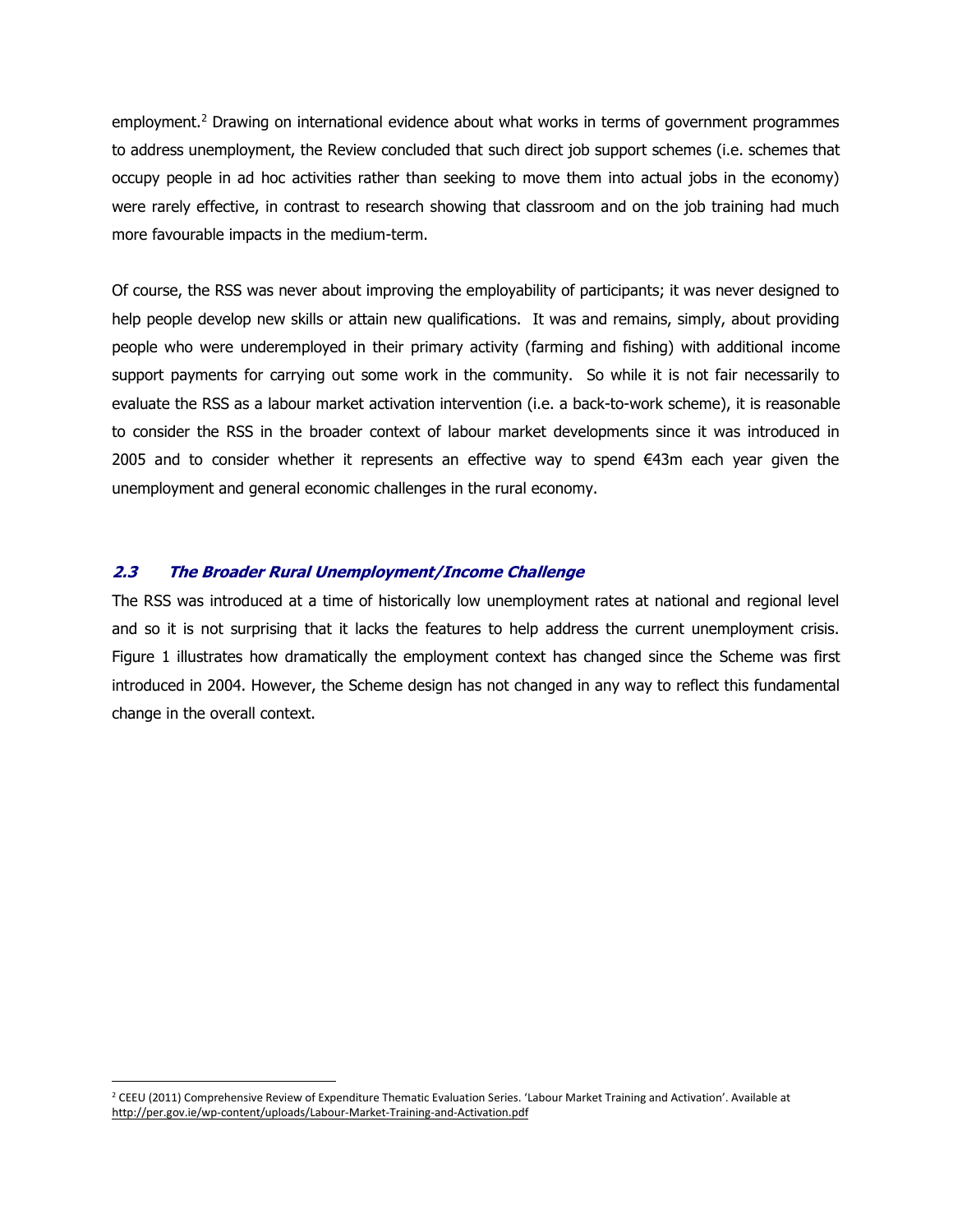

**Figure 1: Seasonally adjusted standardised unemployment rate, 2003-December 2013**

Source: CSO Quarterly National Household Survey

A notable feature of the unemployment crisis is the scale of the impact on the rural economy. Employment in the agriculture/forestry/fishing sector has fallen from 116,000 in 2008 to 103,000 at end June 2013, an 11% decline. In addition, the even more dramatic employment falls in the construction sector, a 62% fall between 2007 and 2013, has also impacted on the rural economy given the large rural employment component in construction and its value as an off-farm income in particular.

As Figure 2 shows, the number of farms with income other than related to farming rose in the period of 2002 to 2006 and fell back thereafter. A lot of this is likely attributable to activity in the construction sector.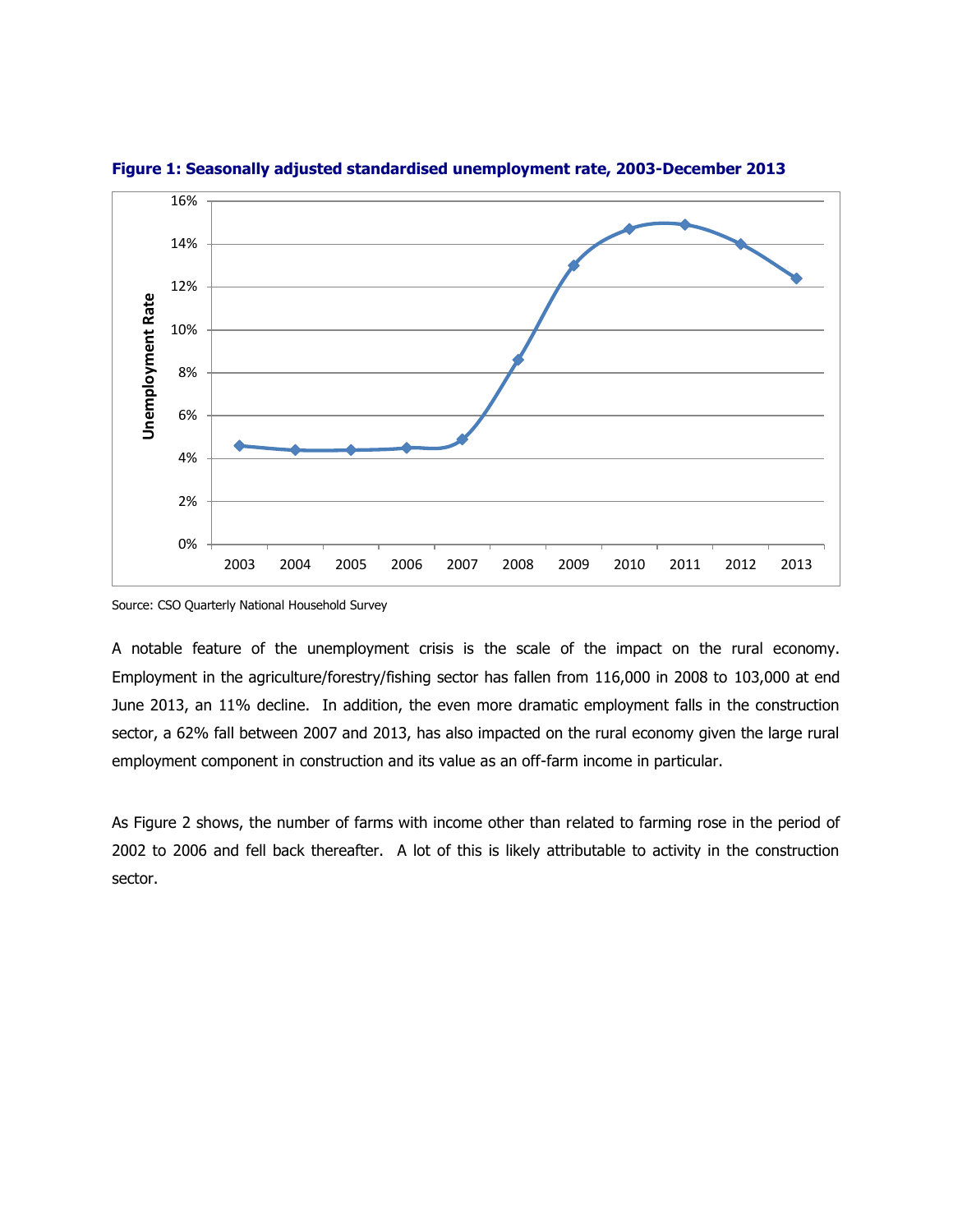

**Figure 2: Changing incidence of off-farm income, 2002-2010**

Source: Compiled from Teagasc National Farm Surveys, 2003-2011

The prospects for attaining alternative off-farm employment are framed by the skills and educational profile of those primarily engaged in agriculture, fishing and forestry. With the construction sector, for one, unlikely to deliver the number of jobs and level of income previously seen, work by Teagasc suggests that that the gap between farmers' skills and labour market demand is likely to increase. It concludes that up-skilling of a significant number of farmers will be required.<sup>3</sup>

In relation to RSS, these developments are material because the need to assist the rural unemployed and displaced construction workers in returning to employment is a pressing one. The RSS does not appear to be contributing to this effort and should at the very least be more focused on labour market activation and appropriate training modules to improve the skill level of participants. Of course, any training that might be done should be appropriate to the local context.

#### **3. Conclusions**

l

The RSS is a relatively new income support scheme, introduced just over a decade ago and the height of Ireland's economic performance and at a time of record employment levels. It appears to have been established as a niche support scheme to provide additional payments for a small number of people -

<sup>3</sup> Behan, J and M O'Brien (2008) Assessing the Availability of Off-Farm Employment and farmers' Training Needs. Teagasc